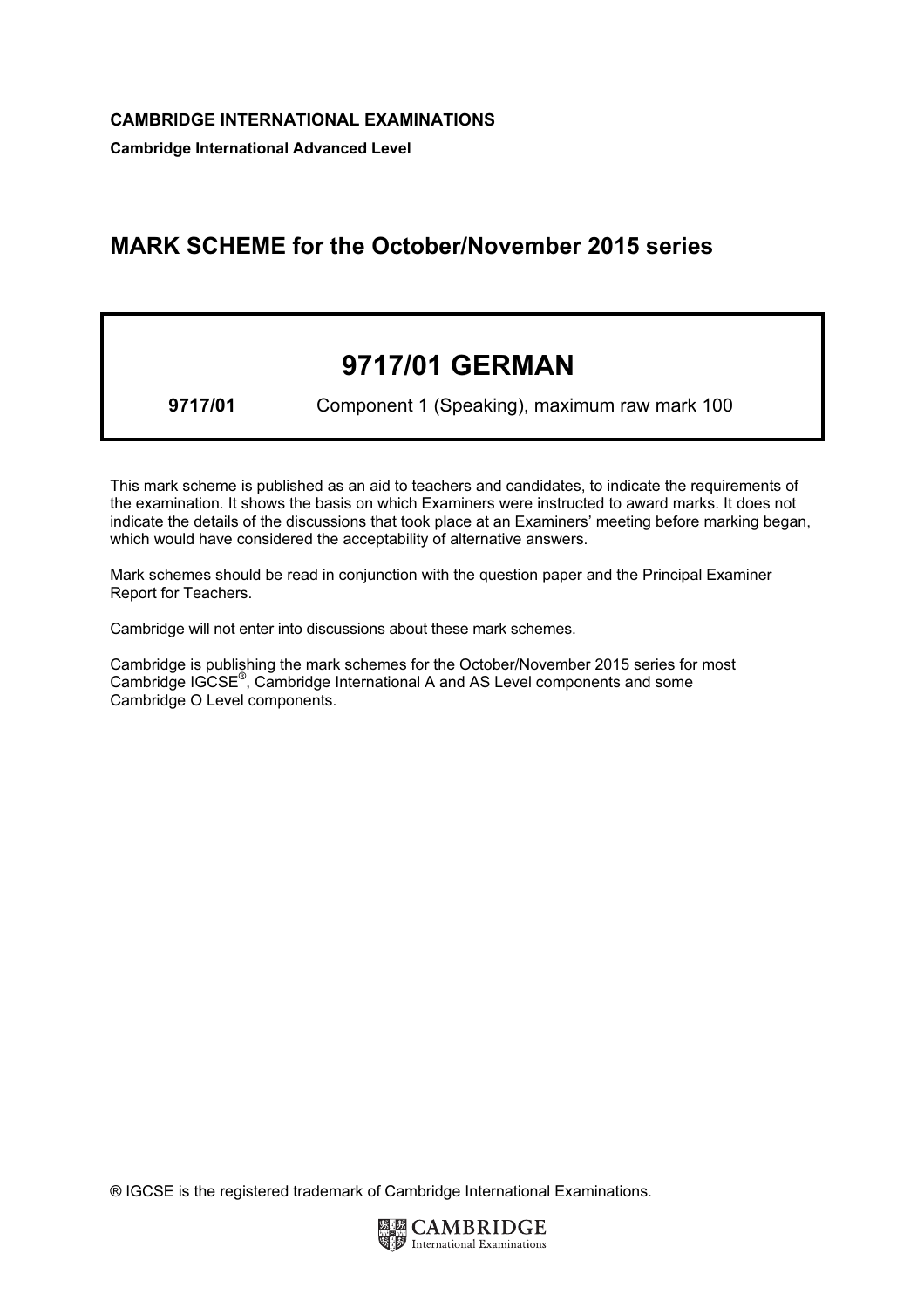| Page 2 | <b>Mark Scheme</b>                                      |         | <b>COMP</b><br><b>Syllabus</b> |
|--------|---------------------------------------------------------|---------|--------------------------------|
|        | Cambridge International A Level - October/November 2015 | 9717/01 |                                |

#### Section 1: Presentation

The presentation will be marked out of 20: Content/Presentation 10; Pronunciation/Intonation 5; Language 5.

Candidates who make no reference to the contemporary society or cultural heritage of a country where the language is spoken will have their mark for content/presentation halved.

| <b>Content/Presentation</b><br>Knowledge of facts; ability to<br>express opinions and raise<br>issues for discussion. |                                                                                                                                                                                                                           |                         | <b>Pronunciation/Intonation</b>                                                                                                           |                         | Language                                                                                                                                                                         |
|-----------------------------------------------------------------------------------------------------------------------|---------------------------------------------------------------------------------------------------------------------------------------------------------------------------------------------------------------------------|-------------------------|-------------------------------------------------------------------------------------------------------------------------------------------|-------------------------|----------------------------------------------------------------------------------------------------------------------------------------------------------------------------------|
|                                                                                                                       | 9/10 Full and well organised<br>coverage of the topic;<br>ideas and opinions<br>included as well as<br>factual points; lively<br>presentation; Examiner's<br>interest sustained.                                          | 5                       | Outstanding<br>pronunciation and<br>intonation; an occasional<br>slight mistake or<br>hesitation. Not<br>necessarily a native<br>speaker. | 5                       | Has a very good feeling<br>for the language; speaks<br>fluently and accurately;<br>shows good use of<br>relevant idiom and uses a<br>wide range of structures<br>and vocabulary. |
| 7/8                                                                                                                   | Good exposition and<br>sound organisation of the<br>topic; makes relevant<br>factual points though<br>may be less good in<br>ideas and opinions;<br>presentation somewhat<br>stilted though keeps<br>Examiner's interest. | $\overline{\mathbf{4}}$ | Good pronunciation,<br>makes a fair attempt at<br>correct intonation and<br>expression; some<br>mistakes and/or<br>hesitation.            | $\overline{\mathbf{4}}$ | Speaks fairly fluently and<br>accurately; uses idiom<br>with a reasonable range<br>of structures and<br>vocabulary.                                                              |
| 5/6                                                                                                                   | Adequate exposition of<br>the topic; few ideas or<br>opinions; evidence of<br>preparation but<br>presentation pedestrian.                                                                                                 | $\overline{3}$          | A fair degree of accuracy<br>in pronunciation; quite a<br>number of errors; some<br>attempt at intonation and<br>expression.              | $\overline{3}$          | May speak with<br>hesitation; adequate<br>range of structures and<br>vocabulary; no ambiguity<br>of meaning.                                                                     |
| 3/4                                                                                                                   | Material thin; rambling,<br>repetitious; hardly any<br>ideas or opinions; in<br>danger of losing the<br>Examiner's interest.                                                                                              | $\mathbf{2}$            | Intelligible but shows<br>marked influence of<br>mother tongue and very<br>many errors of<br>pronunciation.                               | $\overline{2}$          | Marked hesitation; limited<br>range of structures and<br>vocabulary; leading to<br>some ambiguity of<br>meaning.                                                                 |
|                                                                                                                       | 0/1/2 Very little factual<br>information; material<br>irrelevant; vague,<br>arguments incoherent;<br>little effort at<br>presentation.                                                                                    | 0/1                     | Very poor; many gross<br>errors; frequently<br>incomprehensible.                                                                          | 0/1                     | Very marked hesitation;<br>severe limitations of<br>structures and<br>vocabulary; thought<br>processes basically<br>influenced by mother<br>tongue.                              |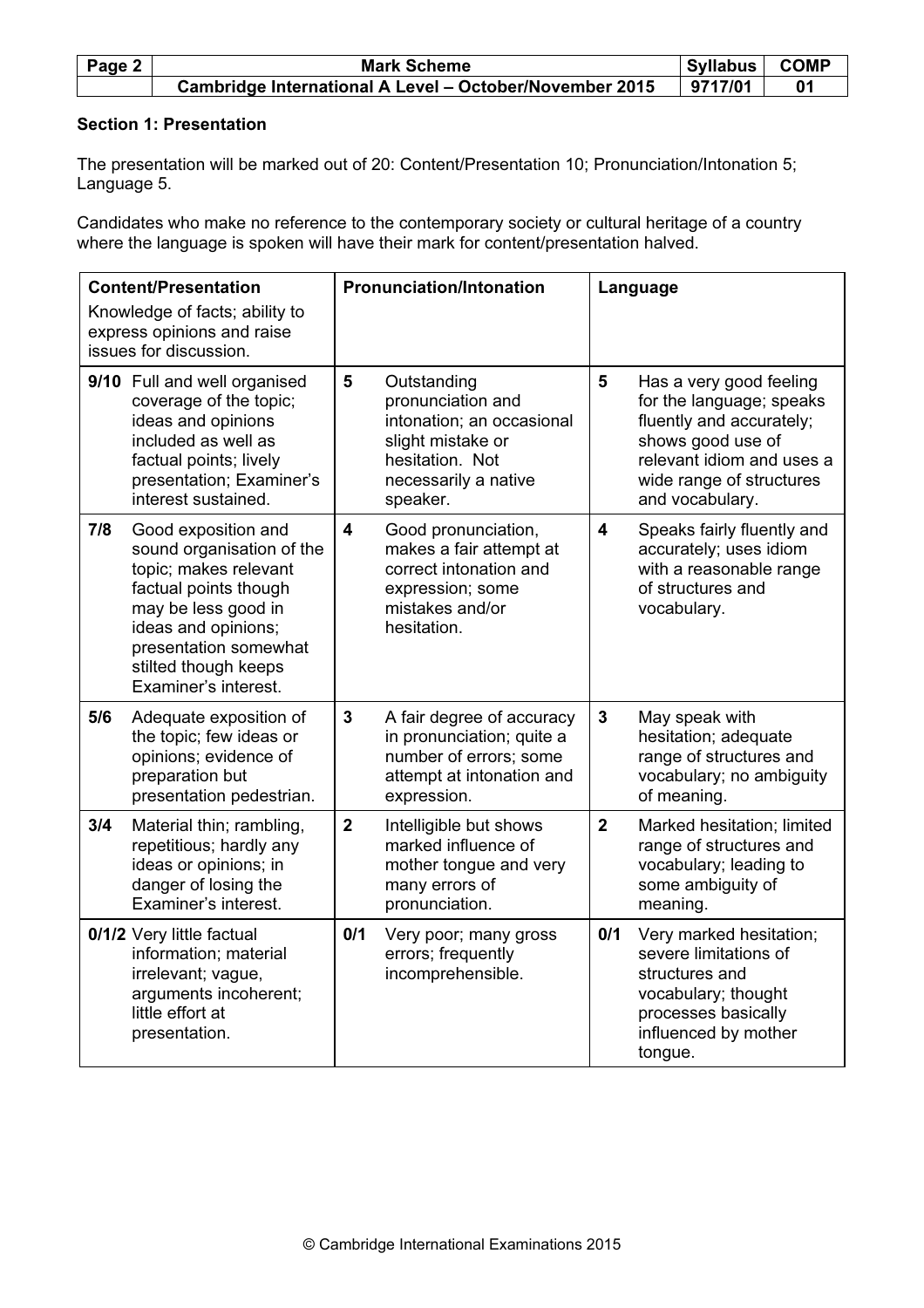| Page $3 \mid$ | <b>Mark Scheme</b>                                      |         | <b>COMP</b><br>⊪Syllabus I |
|---------------|---------------------------------------------------------|---------|----------------------------|
|               | Cambridge International A Level - October/November 2015 | 9717/01 |                            |

### Section 2: Topic Conversation and Section 3: General Conversation

Examiners will mark out of 40 for each part: Comprehension and Responsiveness (10 marks), Accuracy (10 marks), Feel for the Language (10 marks), Range of Vocabulary and Structures (total out of 10, divided between Providing Information and Opinions and Seeking Information and Opinions – see below).

| <b>Comprehension &amp;</b><br><b>Responsiveness</b>                                                                                                                                                  | <b>Accuracy</b>                                                                                                                                          | <b>Feel for the Language</b>                                                                                                                                     |
|------------------------------------------------------------------------------------------------------------------------------------------------------------------------------------------------------|----------------------------------------------------------------------------------------------------------------------------------------------------------|------------------------------------------------------------------------------------------------------------------------------------------------------------------|
| 9-10 Very good                                                                                                                                                                                       | 9-10 Very good                                                                                                                                           | 9-10 Very good                                                                                                                                                   |
| No problems of comprehension.<br>Prompt response to Examiner's<br>questions. Very forthcoming in<br>developing topics: able to guide<br>the discussion, offering/seeking<br>opinions as appropriate. | Consistently accurate. Only<br>occasional minor slips.                                                                                                   | Has a very good feeling for the<br>language and is able to express<br>concepts fluently in appropriate<br>idiom. Negligible influence from<br>the mother tongue. |
| $7 - 8$<br>Good                                                                                                                                                                                      | $7 - 8$<br>Good                                                                                                                                          | 7–8<br>Good                                                                                                                                                      |
| Few problems of<br>comprehension. Responds<br>readily and without undue<br>hesitation. Reasonably<br>forthcoming but tends to follow<br>Examiner's lead.                                             | Accuracy generally good, with<br>more frequent errors than in the<br>very best candidates. Shows a<br>sound basic understanding of<br>grammatical usage. | Has a very good feeling for the<br>language. Shows competent<br>use of relevant idiom. Avoids<br>significant influence from mother<br>tongue.                    |
| $5 - 6$<br><b>Satisfactory</b>                                                                                                                                                                       | $5-6$<br><b>Satisfactory</b>                                                                                                                             | $5-6$<br><b>Satisfactory</b>                                                                                                                                     |
| Understands questions on basic<br>situations and concepts, but has<br>difficulty with more complicated<br>ideas. Some delay in response.<br>Needs encouragement to<br>develop topics.                | Accuracy indicates a measure of<br>competence but with some<br>obvious and significant gaps in<br>grammatical usage.                                     | Feeling for the language evident<br>with some occasional use of<br>relevant idiom. Thought<br>processes and expression are<br>influenced by mother tongue.       |
| Weak<br>$3 - 4$                                                                                                                                                                                      | $3 - 4$<br>Weak                                                                                                                                          | $3 - 4$<br>Weak                                                                                                                                                  |
| Has general difficulty in<br>understanding. Limited<br>response to questions on the<br>majority of topics raised.                                                                                    | Generally inaccurate use of the<br>language.                                                                                                             | Has scant feeling for the foreign<br>idiom. Generally translates<br>literally from the mother tongue.                                                            |
| $0 - 2$<br>Poor                                                                                                                                                                                      | $0 - 2$<br>Poor                                                                                                                                          | $0 - 2$<br>Poor                                                                                                                                                  |
| Severe problems of<br>comprehension. Very marked<br>hesitation. Limited<br>responsiveness.                                                                                                           | No grasp of grammatical<br>accuracy. Errors constant and<br>repeated.                                                                                    | Has no feeling for the foreign<br>language.                                                                                                                      |